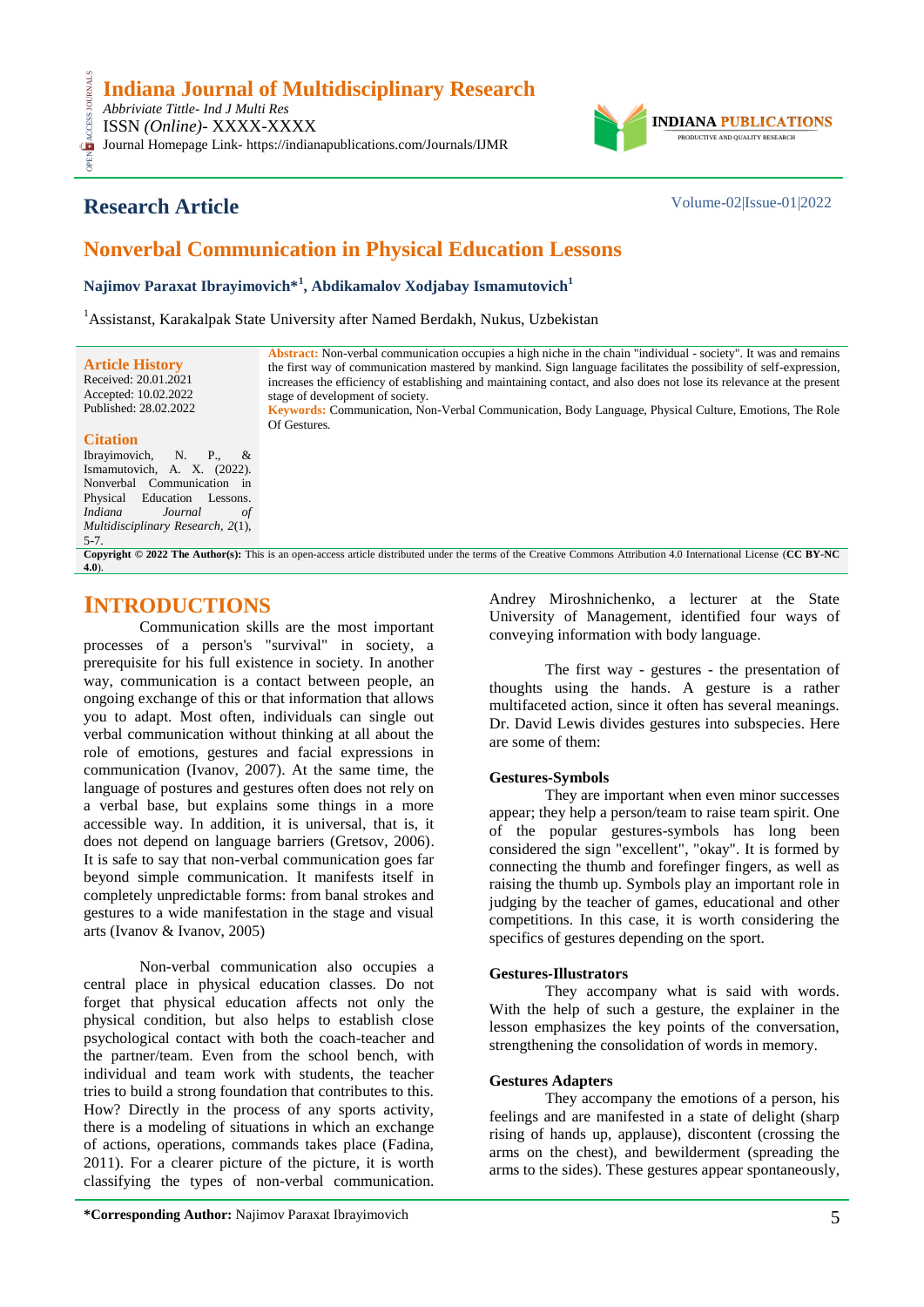a person is not able to control them. The widespread use of gestures can be traced during general developmental exercises in pairs using the ball. When performing a given complex, partners must catch the rhythm of each other's work in order to improve the quality of the intended result.

Mobile team games require the development of their non-verbal communication symbols to determine further actions during the process. The second way distinguished by Miroshnichenko is facial expressions. A person shows certain emotions with the help of facial expressions. Its ability to distinguish and reproduce emotions with the help of facial muscles has long been proven. The position or movements of facial features often become iconic features: eyebrows raised in surprise, anger, fear, or greeting. The next step is tactile communication. It includes the manifestation of physical contact between people: hugs, handshakes, pats, etc. It will not be a mistake to draw a close relationship between tactile elements and gestures that are inseparable from each other and speak of the mutual relations of people.

It should be borne in mind that gymnastic exercises in physical education classes require compliance with injury prevention measures, especially when working with a projectile. Performing complex in a pair, the athlete undertakes to insure a partner. The method of insurance depends on the exercise being carried out at the moment. In addition, students coordinate the force applied to the implementation of the complex, and take into account the physical training of each other. The last, but not least, principle of transmitting information in sign language is the posture, or body position. This is of great importance. Before warming up in class, you can note that the postures of students are different from each other. Most often, this is due to the person's confidence in himself, in the situation, and may also indicate confidence in the upcoming actions of the teacher.

The position of the body gives reason to suggest possible actions on the part of the student. For example, aggression is easy to recognize in the tension of the body and readiness to move. Man leans forward slightly, as if preparing to throw. Excitement is manifested in an uncertain stance and shifting from foot to foot, tightness, accompanied by stoop and a desire to "merge" with the environment (Miroshnichenko, 2008).

Building business relationships with people in physical education classes lays down a certain base of knowledge and skills that are reflected outside the gym. They are difficult to build right away, but non-verbal communication partners when performing exercises allows you to speed up this process. Through body language, learners are able to understand individuals outside of their social circle. The acquisition of these

skills will greatly facilitate their advancement in society and the necessary adaptation in the future.

## **REFERENCES**

- 1. Gretsov, A. G. (2006). *Best exercises for teaching effective communication*. St. Petersburg Research Institute of Physics. culture,
- 2. Ivanov, V. D., Ivanov, A.V. (2005). Non-verbal communication of the teacher. Proxemic system of the classroom. *Man. Sport*. The medicine, 4.
- 3. Ivanov, V. D. (2007). Non-verbal patterns of role behavior of the teacher. *University Ser. Education, healthcare, physical culture, 74*(2).
- 4. Miroshnichenko, A. A. (2008.). *Business communications. Mastery of business communication: practical*. M: Book. Peace.
- 5. Fadina, A. G. (2011). *Psychology of communication in sports: studies.-method*. Allowance. Astrakhan: Astrakh University.
- 6. Qarlibaevna, B. A., Yusupbay, A., & Sabirovna, K. K. (2020). ABOUT THE ACTIVITY TASKS OF THE EDUCATION SYSTEM IN THE REPUBLIC OF KARAKALPAKSTAN. *Ижтимоий фанлар*, *2*(3).
- 7. Алимбетов, Ю. (2017). ПРОБЛЕМА ВЗАИМОСВЯЗИ НАЦИОНАЛЬНОГО И ОБЩЕЧЕЛОВЕЧЕСКОГО. In *Актуальные проблемы многоуровневой языковой подготовки в условиях модернизации высшего образования* (pp. 12-16).
- 8. Алимбетов, Ю., & Камалова, Х. С. (2020). QARAQALPAQSTAN RESPUBLIKASI TA'LIM SISTEMASININ'ISKERLIK MA'SELESI HAQQINDA. *Журнал Социальных Исследований*, *3*(2).
- 9. Алима, Б. (2014). Х?зирги заман глобалласыу маш?алалары: ??дири х?м ??тери.Бестник Каракалпакского университета,25(4),68-75.
- 10. Бердимуратова, А. К., & Бердимуратова, С. П. (2021). ИСТОРИЯ. СОЦИОЛОГИЯ. ФИЛОСОФИЯ. ЮРИСПРУДЕНЦИЯ. *Вестник КГУ им. Бердаха. №*, *1*, 50.
- 11. Бердимуратова, А. (1997). Экологический кризис Приаралья и проблемы его решения. *Экономика и статистика*, (11-12), 70.
- 12. Uli, R. N. R. (2021). Development of a Person's Spirituality in Dialogue with another. *Zien Journal of Social Sciences and Humanities, 1*(1),133-135.
- 13. Gerdruang, A., Panwatanasakul, C., & Nurnazar, P. (2021). THE DESIRABLE MANAGEMENT OF EDUCATION IN URBANIZATION AREA UNDER THE OFFICE OF NON-FORMAL AND INFORMAL EDUCATION IN BANGKOK THAILAND. 湖南大学学报 *(*自然科*)*, *48*(10).
- 14. Gerdruang, A., Panwatanasakul, C., & Nurnazar, P. (2021). The Development of Administrators Affiliated with the Office of Non-Formal and